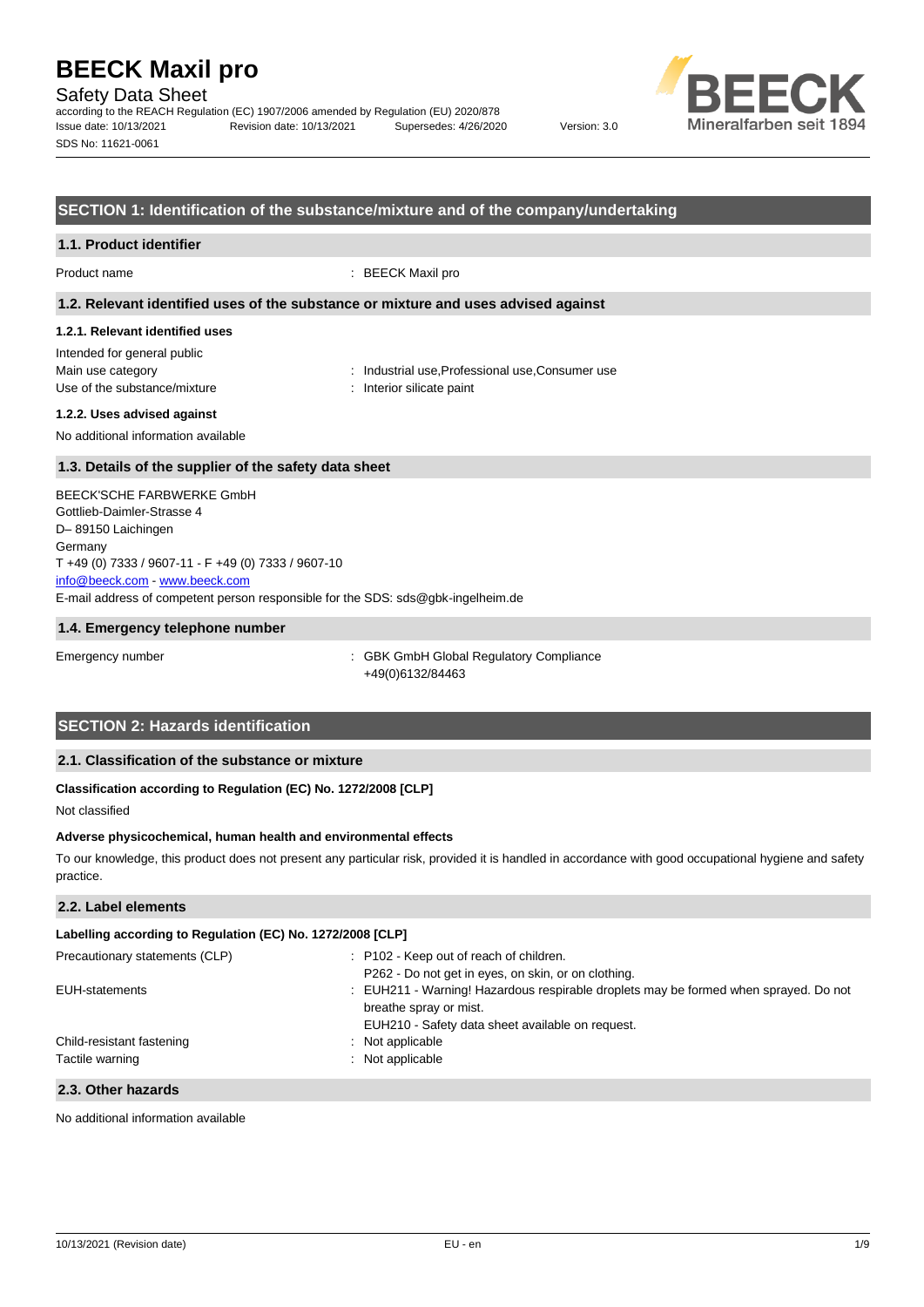Safety Data Sheet

according to the REACH Regulation (EC) 1907/2006 amended by Regulation (EU) 2020/878 SDS No: 11621-0061



## **SECTION 3: Composition/information on ingredients**

## **3.1. Substances**

Not applicable

## **3.2. Mixtures**

| <b>Name</b>      | <b>Product identifier</b>  | $\frac{9}{6}$  | <b>Classification according to</b><br><b>Regulation (EC) No. 1272/2008</b><br>[CLP] |
|------------------|----------------------------|----------------|-------------------------------------------------------------------------------------|
| Titanium dioxide | CAS-No.: 13463-67-7        | $\ge 5 - < 10$ | Carc. 2, H351                                                                       |
| (Note $10$ )     | EC-No.: 236-675-5          |                |                                                                                     |
|                  | EC Index-No.: 022-006-00-2 |                |                                                                                     |
|                  | REACH-no: 01-2119489379-   |                |                                                                                     |
|                  | 17                         |                |                                                                                     |

Note 10 : The classification as a carcinogen by inhalation applies only to mixtures in powder form containing 1 % or more of titanium dioxide which is in the form of or incorporated in particles with aerodynamic diameter  $\leq 10$  µm. Full text of H- and EUH-statements: see section 16

## **SECTION 4: First aid measures**

## **4.1. Description of first aid measures**

| First-aid measures after inhalation   | Remove person to fresh air and keep comfortable for breathing. |
|---------------------------------------|----------------------------------------------------------------|
| First-aid measures after skin contact | Wash skin with plenty of water.                                |
| First-aid measures after eye contact  | Rinse eyes with water as a precaution.                         |
| First-aid measures after ingestion    | : Call a poison center or a doctor if you feel unwell.         |

## **4.2. Most important symptoms and effects, both acute and delayed**

No additional information available

## **4.3. Indication of any immediate medical attention and special treatment needed**

Treat symptomatically.

| <b>SECTION 5: Firefighting measures</b>                                         |                                                                                                                                             |  |  |
|---------------------------------------------------------------------------------|---------------------------------------------------------------------------------------------------------------------------------------------|--|--|
| 5.1. Extinguishing media                                                        |                                                                                                                                             |  |  |
| Suitable extinguishing media                                                    | Water spray. Dry powder. Foam. Carbon dioxide.<br>÷                                                                                         |  |  |
| 5.2. Special hazards arising from the substance or mixture                      |                                                                                                                                             |  |  |
| Hazardous decomposition products in case of fire : Toxic fumes may be released. |                                                                                                                                             |  |  |
| 5.3. Advice for firefighters                                                    |                                                                                                                                             |  |  |
| Protection during firefighting                                                  | : Do not attempt to take action without suitable protective equipment. Self-contained<br>breathing apparatus. Complete protective clothing. |  |  |

## **SECTION 6: Accidental release measures**

## **6.1. Personal precautions, protective equipment and emergency procedures**

### **6.1.1. For non-emergency personnel**

Emergency procedures in the spillage area.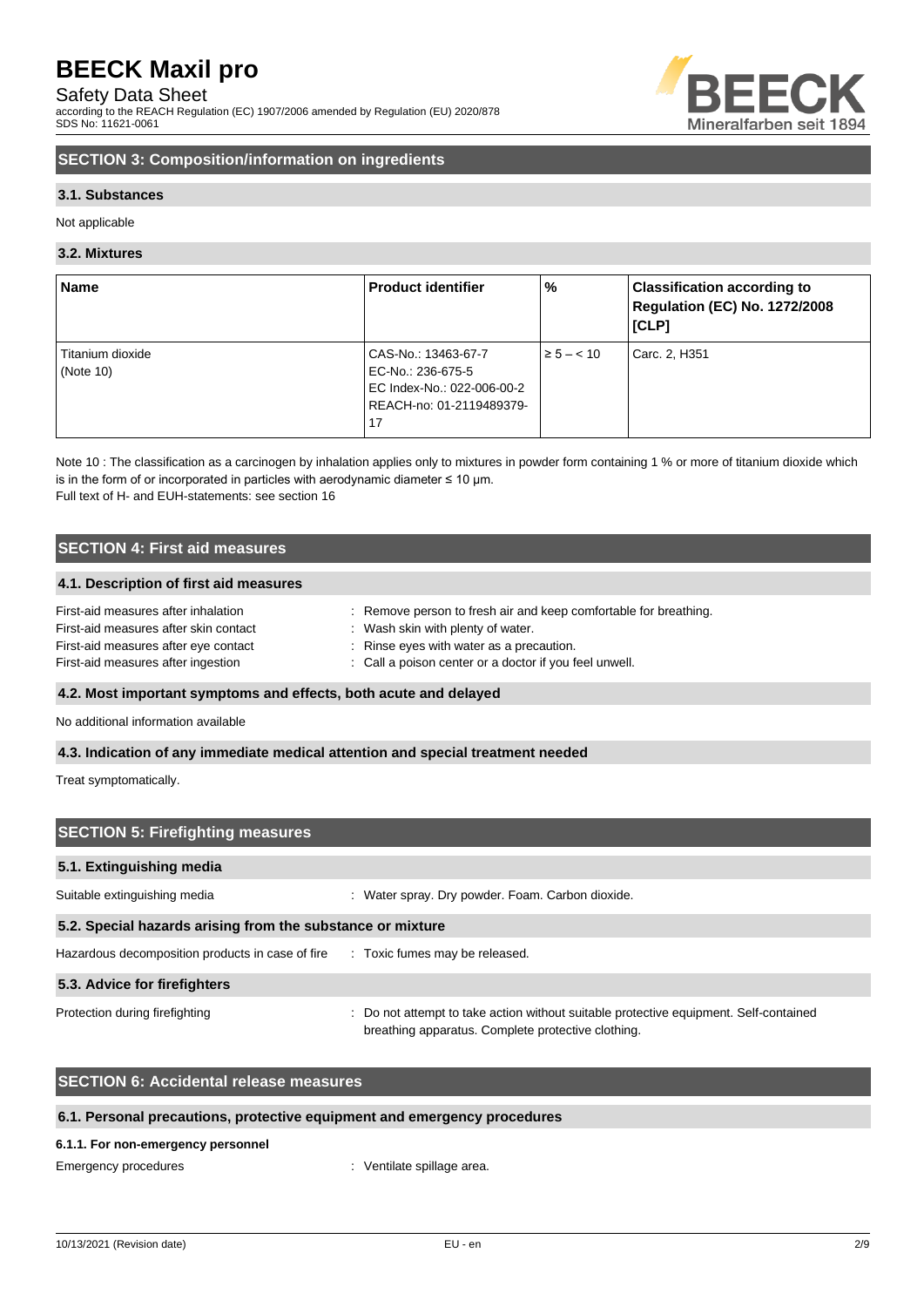## Safety Data Sheet

according to the REACH Regulation (EC) 1907/2006 amended by Regulation (EU) 2020/878 SDS No: 11621-0061



## **6.1.2. For emergency responders**

Protective equipment **interval of the CO** not attempt to take action without suitable protective equipment. For further information refer to section 8: "Exposure controls/personal protection".

## **6.2. Environmental precautions** Avoid release to the environment. **6.3. Methods and material for containment and cleaning up** Methods for cleaning up example and the state up liquid spill into absorbent material. Other information **Other information** : Dispose of materials or solid residues at an authorized site. **6.4. Reference to other sections** For further information refer to section 13. **SECTION 7. H**

| $\overline{ }$ SECTION 7. Handling and storage                    |                                                                                                                                                                                            |
|-------------------------------------------------------------------|--------------------------------------------------------------------------------------------------------------------------------------------------------------------------------------------|
| 7.1. Precautions for safe handling                                |                                                                                                                                                                                            |
| Precautions for safe handling<br>Hygiene measures                 | Ensure good ventilation of the work station. Wear personal protective equipment.<br>: Do not eat, drink or smoke when using this product. Always wash hands after handling the<br>product. |
| 7.2. Conditions for safe storage, including any incompatibilities |                                                                                                                                                                                            |
| Storage conditions<br>Storage temperature                         | : Store in a well-ventilated place. Keep cool.<br>: $5-25$ °C                                                                                                                              |

## **7.3. Specific end use(s)**

See Section 1.

## **SECTION 8: Exposure controls/personal protection**

## **8.1. Control parameters**

### **8.1.1 National occupational exposure and biological limit values**

No additional information available

### **8.1.2. Recommended monitoring procedures**

No additional information available

### **8.1.3. Air contaminants formed**

No additional information available

## **8.1.4. DNEL and PNEC**

No additional information available

## **8.1.5. Control banding**

No additional information available

## **8.2. Exposure controls**

#### **8.2.1. Appropriate engineering controls**

## **Appropriate engineering controls:**

Ensure good ventilation of the work station.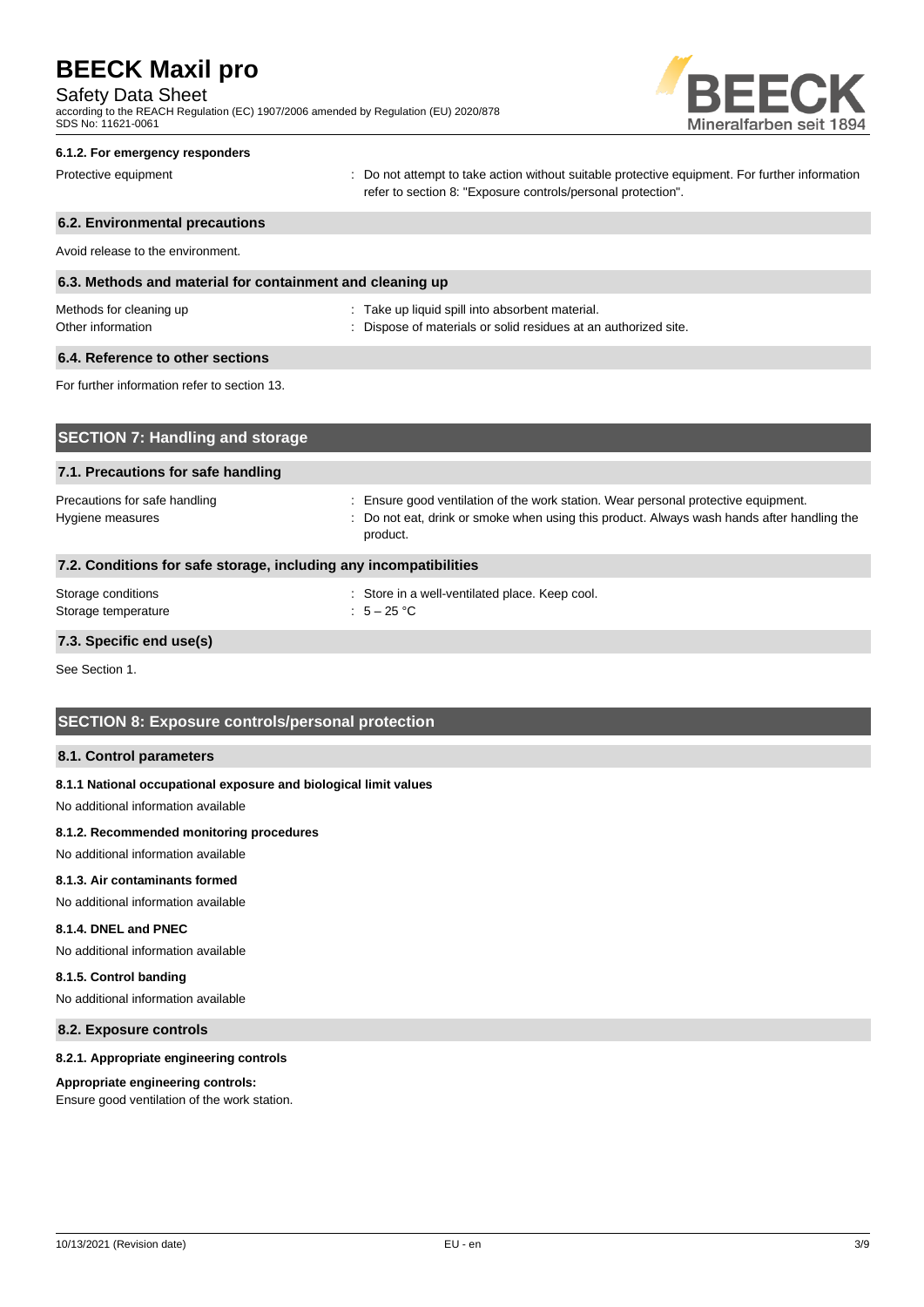Safety Data Sheet

according to the REACH Regulation (EC) 1907/2006 amended by Regulation (EU) 2020/878 SDS No: 11621-0061

## **8.2.2. Personal protection equipment**

## **Personal protective equipment symbol(s):**



### **8.2.2.1. Eye and face protection**

**Eye protection:** Safety glasses

### **8.2.2.2. Skin protection**

### **Skin and body protection:** Wear suitable protective clothing

**Hand protection:** Protective gloves

## **8.2.2.3. Respiratory protection**

## **Respiratory protection:**

In case of insufficient ventilation, wear suitable respiratory equipment

## **8.2.2.4. Thermal hazards**

No additional information available

**8.2.3. Environmental exposure controls**

### **Environmental exposure controls:**

Avoid release to the environment.

## **SECTION 9: Physical and chemical properties**

## **9.1. Information on basic physical and chemical properties**

| Physical state                                  | Liquid                      |
|-------------------------------------------------|-----------------------------|
| Colour                                          | White, toned.               |
| Odour                                           | Mild.                       |
| Odour threshold                                 | Not available               |
| Melting point                                   | Not available               |
| Freezing point                                  | Not available               |
| Boiling point                                   | : Not available             |
| Flammability                                    | Not applicable              |
| <b>Explosive limits</b>                         | : Not available             |
| Lower explosive limit (LEL)                     | : Not available             |
| Upper explosive limit (UEL)                     | Not available               |
| Flash point                                     | Not specifically applicable |
| Auto-ignition temperature                       | Not available               |
| Decomposition temperature                       | Not available               |
| рH                                              | 11 ISO 4316                 |
| Viscosity, kinematic                            | Not available               |
| Viscosity, dynamic                              | $6000$ mPa $\cdot$ s        |
| Solubility                                      | Not available               |
| Partition coefficient n-octanol/water (Log Kow) | : Not available             |
| Vapour pressure                                 | Not available               |
| Vapour pressure at 50 °C                        | Not available               |
| Density                                         | 1.46 $q/cm3$                |
| Relative density                                | Not available               |
| Relative vapour density at 20 °C                | Not available               |
| Particle size                                   | Not applicable              |
| Particle size distribution                      | Not applicable              |
| Particle shape                                  | Not applicable              |
| Particle aspect ratio                           | : Not applicable            |
|                                                 |                             |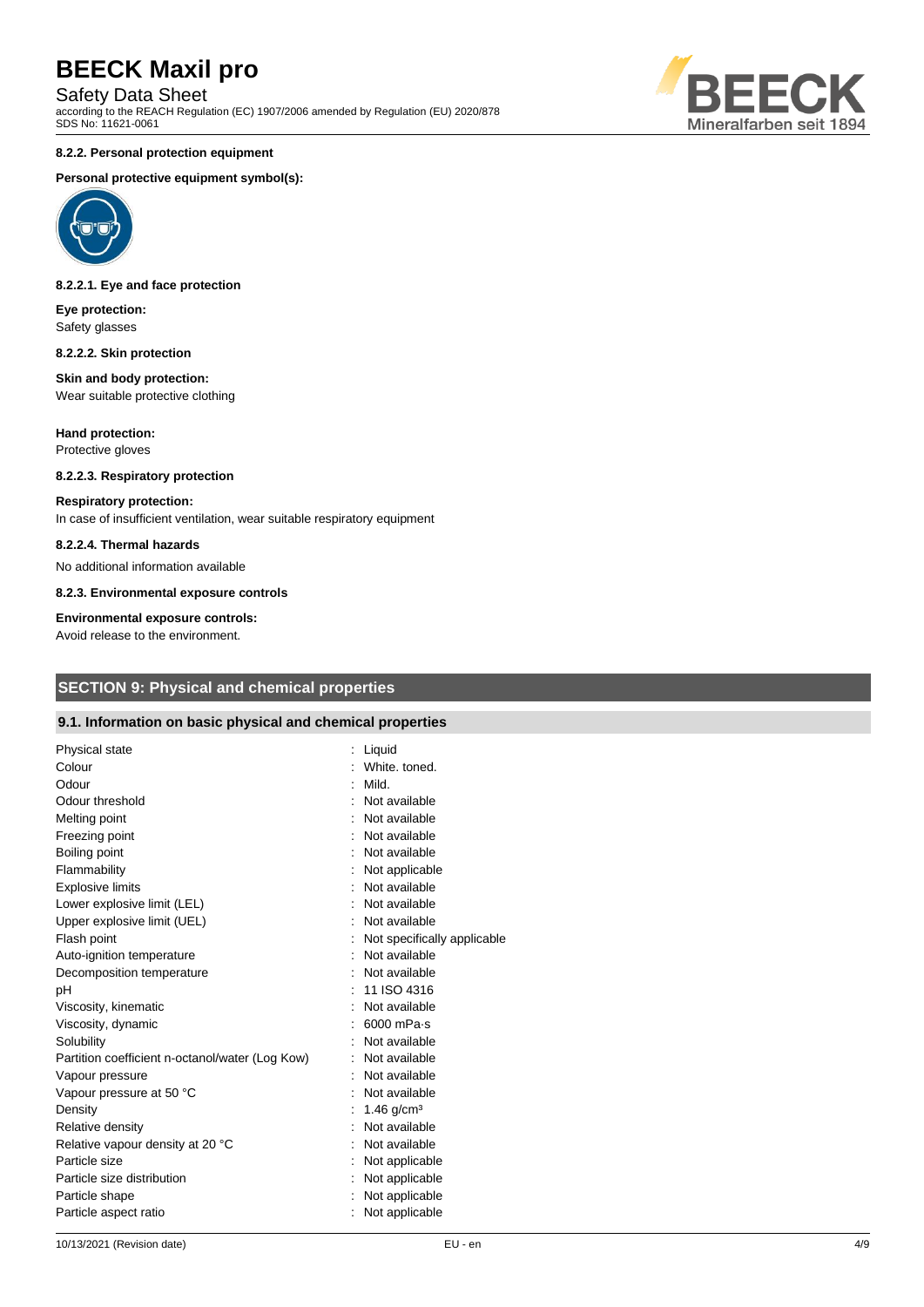## Safety Data Sheet

according to the REACH Regulation (EC) 1907/2006 amended by Regulation (EU) 2020/878 SDS No: 11621-0061



| Particle aggregation state     | : Not applicable |
|--------------------------------|------------------|
| Particle agglomeration state   | : Not applicable |
| Particle specific surface area | : Not applicable |
| Particle dustiness             | : Not applicable |
|                                |                  |

## **9.2. Other information**

## **9.2.1. Information with regard to physical hazard classes**

No additional information available

## **9.2.2. Other safety characteristics**

| VOC content | $\therefore$ $\leq$ 2 g/l |
|-------------|---------------------------|
|-------------|---------------------------|

| <b>SECTION 10: Stability and reactivity</b> |  |  |
|---------------------------------------------|--|--|
|                                             |  |  |

## **10.1. Reactivity**

The product is non-reactive under normal conditions of use, storage and transport.

## **10.2. Chemical stability**

Stable under normal conditions.

## **10.3. Possibility of hazardous reactions**

No dangerous reactions known under normal conditions of use.

### **10.4. Conditions to avoid**

None under recommended storage and handling conditions (see section 7).

## **10.5. Incompatible materials**

No additional information available

## **10.6. Hazardous decomposition products**

Under normal conditions of storage and use, hazardous decomposition products should not be produced.

## **SECTION 11: Toxicological information**

## **11.1. Information on hazard classes as defined in Regulation (EC) No 1272/2008**

| Acute toxicity (oral)              | Not classified<br>$\sim$             |
|------------------------------------|--------------------------------------|
| Acute toxicity (dermal)            | : Not classified                     |
| Acute toxicity (inhalation)        | : Not classified                     |
| Skin corrosion/irritation          | : Not classified<br>pH: 11 ISO 4316  |
| Serious eye damage/irritation      | : Not classified<br>pH: 11 ISO 4316  |
| Respiratory or skin sensitisation  | : Not classified                     |
| Germ cell mutagenicity             | Not classified<br>٠.                 |
| Carcinogenicity                    | Not classified.                      |
| Titanium dioxide (13463-67-7)      |                                      |
| IARC group                         | 2B - Possibly carcinogenic to humans |
| Reproductive toxicity              | : Not classified                     |
| STOT-single exposure               | : Not classified                     |
| STOT-repeated exposure             | : Not classified                     |
| Aspiration hazard                  | : Not classified                     |
| 11.2. Information on other hazards |                                      |

No additional information available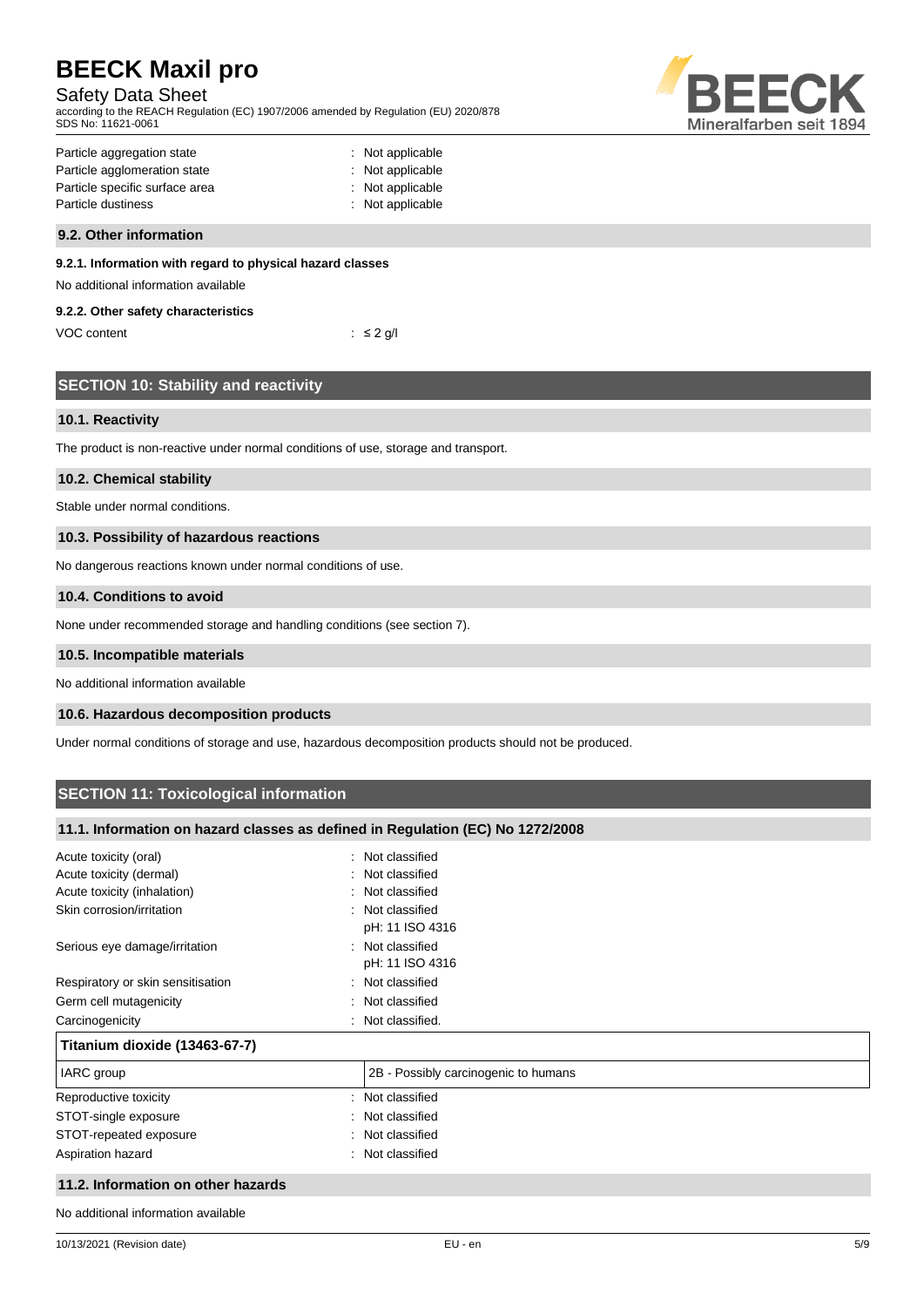Safety Data Sheet

according to the REACH Regulation (EC) 1907/2006 amended by Regulation (EU) 2020/878 SDS No: 11621-0061



## **SECTION 12: Ecological information**

## **12.1. Toxicity**

| Ecology - general<br>Hazardous to the aquatic environment, short-term<br>(acute)<br>Hazardous to the aquatic environment, long-term<br>(chronic) | : The product is not considered harmful to aquatic organisms nor to cause long-term adverse<br>effects in the environment.<br>: Not classified<br>: Not classified |
|--------------------------------------------------------------------------------------------------------------------------------------------------|--------------------------------------------------------------------------------------------------------------------------------------------------------------------|
| 12.2. Persistence and degradability                                                                                                              |                                                                                                                                                                    |
| No additional information available                                                                                                              |                                                                                                                                                                    |
| 12.3. Bioaccumulative potential                                                                                                                  |                                                                                                                                                                    |
| No additional information available                                                                                                              |                                                                                                                                                                    |
| 12.4. Mobility in soil                                                                                                                           |                                                                                                                                                                    |
| No additional information available                                                                                                              |                                                                                                                                                                    |
| 12.5. Results of PBT and vPvB assessment                                                                                                         |                                                                                                                                                                    |
| No additional information available                                                                                                              |                                                                                                                                                                    |
| 12.6. Endocrine disrupting properties                                                                                                            |                                                                                                                                                                    |
| No additional information available                                                                                                              |                                                                                                                                                                    |
| 12.7. Other adverse effects                                                                                                                      |                                                                                                                                                                    |

No additional information available

## **SECTION 13: Disposal considerations**

## **13.1. Waste treatment methods**

Waste treatment methods : Dispose of contents/container in accordance with licensed collector's sorting instructions.

European List of Waste (LoW) code : 08 01 12 - waste paint and varnish other than those mentioned in 08 01 11

## **SECTION 14: Transport information**

## In accordance with ADR / IMDG / IATA / ADN / RID

| <b>ADR</b>                             | <b>IMDG</b>                   | <b>IATA</b>   | <b>ADN</b>    | <b>RID</b>    |  |  |  |
|----------------------------------------|-------------------------------|---------------|---------------|---------------|--|--|--|
|                                        | 14.1. UN number or ID number  |               |               |               |  |  |  |
| Not regulated                          | Not regulated                 | Not regulated | Not regulated | Not regulated |  |  |  |
|                                        | 14.2. UN proper shipping name |               |               |               |  |  |  |
| Not regulated                          | Not regulated                 | Not regulated | Not regulated | Not regulated |  |  |  |
| 14.3. Transport hazard class(es)       |                               |               |               |               |  |  |  |
| Not regulated                          | Not regulated                 | Not regulated | Not regulated | Not regulated |  |  |  |
| 14.4. Packing group                    |                               |               |               |               |  |  |  |
| Not regulated                          | Not regulated                 | Not regulated | Not regulated | Not regulated |  |  |  |
| 14.5. Environmental hazards            |                               |               |               |               |  |  |  |
| Not regulated                          | Not regulated                 | Not regulated | Not regulated | Not regulated |  |  |  |
| No supplementary information available |                               |               |               |               |  |  |  |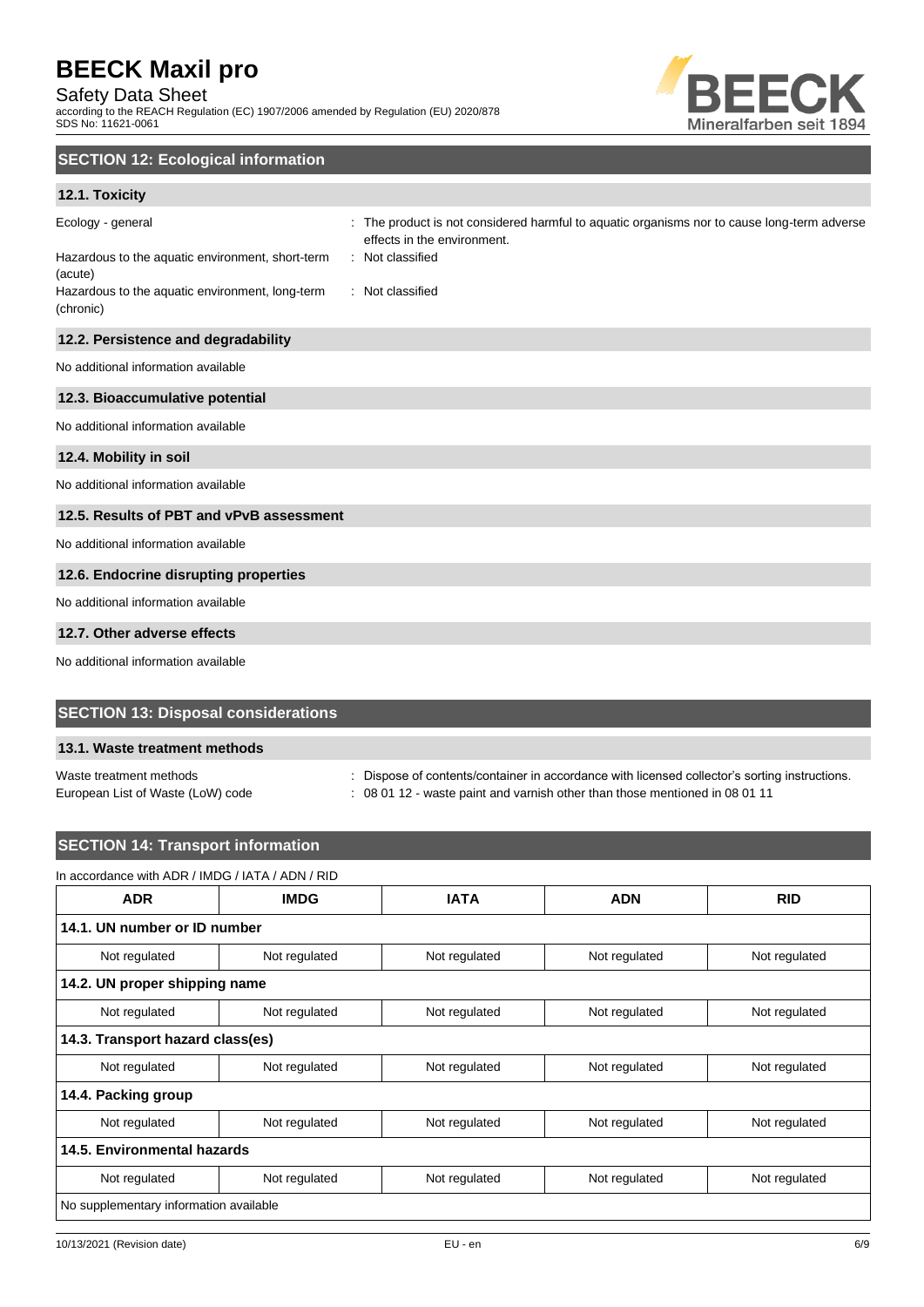## Safety Data Sheet

according to the REACH Regulation (EC) 1907/2006 amended by Regulation (EU) 2020/878 SDS No: 11621-0061



**Overland transport** Not regulated

**Transport by sea** Not regulated

**Air transport** Not regulated

**Inland waterway transport** Not regulated

**Rail transport**

Not regulated

## **14.7. Maritime transport in bulk according to IMO instruments**

Not applicable

## **SECTION 15: Regulatory information**

## **15.1. Safety, health and environmental regulations/legislation specific for the substance or mixture**

## **15.1.1. EU-Regulations**

Contains no REACH substances with Annex XVII restrictions

Contains no substance on the REACH candidate list  $\geq 0.1$  % / SCL

Contains no REACH Annex XIV substances

Contains no substance subject to Regulation (EU) No 649/2012 of the European Parliament and of the Council of 4 July 2012 concerning the export and import of hazardous chemicals.

Contains no substance subject to Regulation (EU) No 2019/1021 of the European Parliament and of the Council of 20 June 2019 on persistent organic pollutants

Contains no substance subject to Regulation (EU) 2019/1148 of the European Parliament and of the Council of 20 June 2019 on the marketing and use of explosives precursors.

VOC content : ≤ 2 g/l

## **15.1.2. National regulations**

No additional information available

## **15.2. Chemical safety assessment**

No chemical safety assessment has been carried out

## **SECTION 16: Other information**

| Abbreviations and acronyms: |                                                                                                 |  |
|-----------------------------|-------------------------------------------------------------------------------------------------|--|
| <b>ADN</b>                  | European Agreement concerning the International Carriage of Dangerous Goods by Inland Waterways |  |
| <b>ADR</b>                  | European Agreement concerning the International Carriage of Dangerous Goods by Road             |  |
| <b>ATE</b>                  | <b>Acute Toxicity Estimate</b>                                                                  |  |
| <b>BCF</b>                  | <b>Bioconcentration factor</b>                                                                  |  |
| <b>BLV</b>                  | <b>Biological limit value</b>                                                                   |  |
| <b>BOD</b>                  | Biochemical oxygen demand (BOD)                                                                 |  |
| <b>COD</b>                  | Chemical oxygen demand (COD)                                                                    |  |
| <b>DMEL</b>                 | Derived Minimal Effect level                                                                    |  |

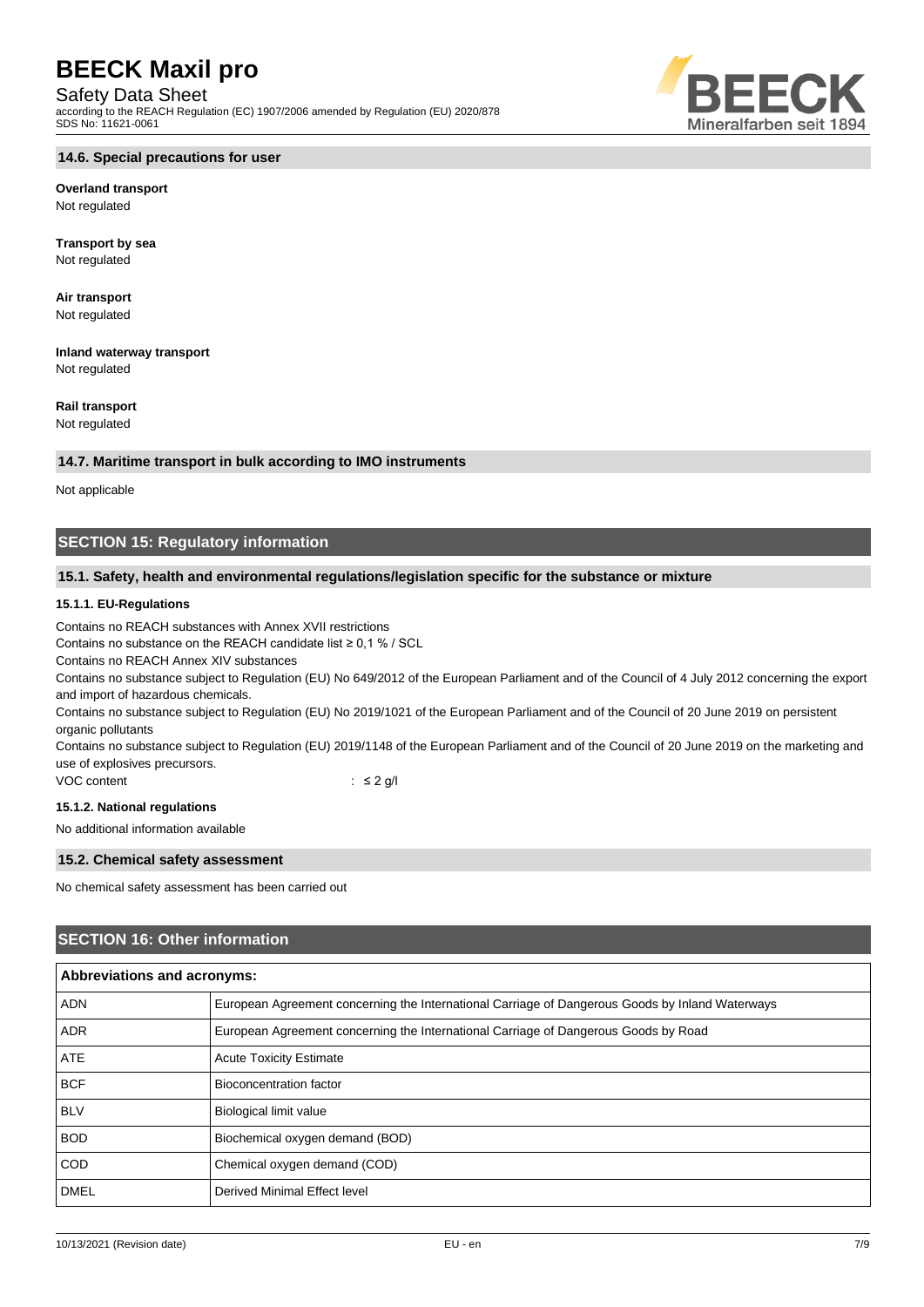Safety Data Sheet

according to the REACH Regulation (EC) 1907/2006 amended by Regulation (EU) 2020/878 SDS No: 11621-0061



| Abbreviations and acronyms: |                                                                                                     |  |
|-----------------------------|-----------------------------------------------------------------------------------------------------|--|
| <b>DNEL</b>                 | Derived-No Effect Level                                                                             |  |
| EC-No.                      | European Community number                                                                           |  |
| <b>EC50</b>                 | Median effective concentration                                                                      |  |
| EN                          | European Standard                                                                                   |  |
| <b>IARC</b>                 | International Agency for Research on Cancer                                                         |  |
| <b>IATA</b>                 | International Air Transport Association                                                             |  |
| <b>IMDG</b>                 | International Maritime Dangerous Goods                                                              |  |
| <b>LC50</b>                 | Median lethal concentration                                                                         |  |
| LD50                        | Median lethal dose                                                                                  |  |
| <b>LOAEL</b>                | Lowest Observed Adverse Effect Level                                                                |  |
| <b>NOAEC</b>                | No-Observed Adverse Effect Concentration                                                            |  |
| <b>NOAEL</b>                | No-Observed Adverse Effect Level                                                                    |  |
| <b>NOEC</b>                 | No-Observed Effect Concentration                                                                    |  |
| OECD                        | Organisation for Economic Co-operation and Development                                              |  |
| OEL                         | Occupational Exposure Limit                                                                         |  |
| PBT                         | <b>Persistent Bioaccumulative Toxic</b>                                                             |  |
| <b>PNEC</b>                 | <b>Predicted No-Effect Concentration</b>                                                            |  |
| <b>RID</b>                  | Regulations concerning the International Carriage of Dangerous Goods by Rail                        |  |
| SDS                         | Safety Data Sheet                                                                                   |  |
| <b>STP</b>                  | Sewage treatment plant                                                                              |  |
| ThOD                        | Theoretical oxygen demand (ThOD)                                                                    |  |
| <b>TLM</b>                  | Median Tolerance Limit                                                                              |  |
| <b>VOC</b>                  | Volatile Organic Compounds                                                                          |  |
| CAS-No.                     | Chemical Abstract Service number                                                                    |  |
| N.O.S.                      | Not Otherwise Specified                                                                             |  |
| vPvB                        | Very Persistent and Very Bioaccumulative                                                            |  |
| ED                          | Endocrine disrupting properties                                                                     |  |
| DOT                         | Department of Transport                                                                             |  |
| <b>TDG</b>                  | <b>Transportation of Dangerous Goods</b>                                                            |  |
| <b>REACH</b>                | Registration, Evaluation, Authorisation and Restriction of Chemicals Regulation (EC) No 1907/2006   |  |
| GHS                         | Globally Harmonized System of Classification, Labelling and Packaging of Chemicals                  |  |
| CAS                         | CAS (Chemical Abstracts Service) number                                                             |  |
| <b>IBC-Code</b>             | International Code for the Construction and Equipment of Ships carrying Dangerous Chemicals in Bulk |  |
| CLP                         | Classification Labelling Packaging Regulation; Regulation (EC) No 1272/2008                         |  |
| MARPOL 73/78                | MARPOL 73/78: International Convention for the Prevention of Pollution From Ships                   |  |
| ADG                         | Transport of Australian Dangerous Goods                                                             |  |